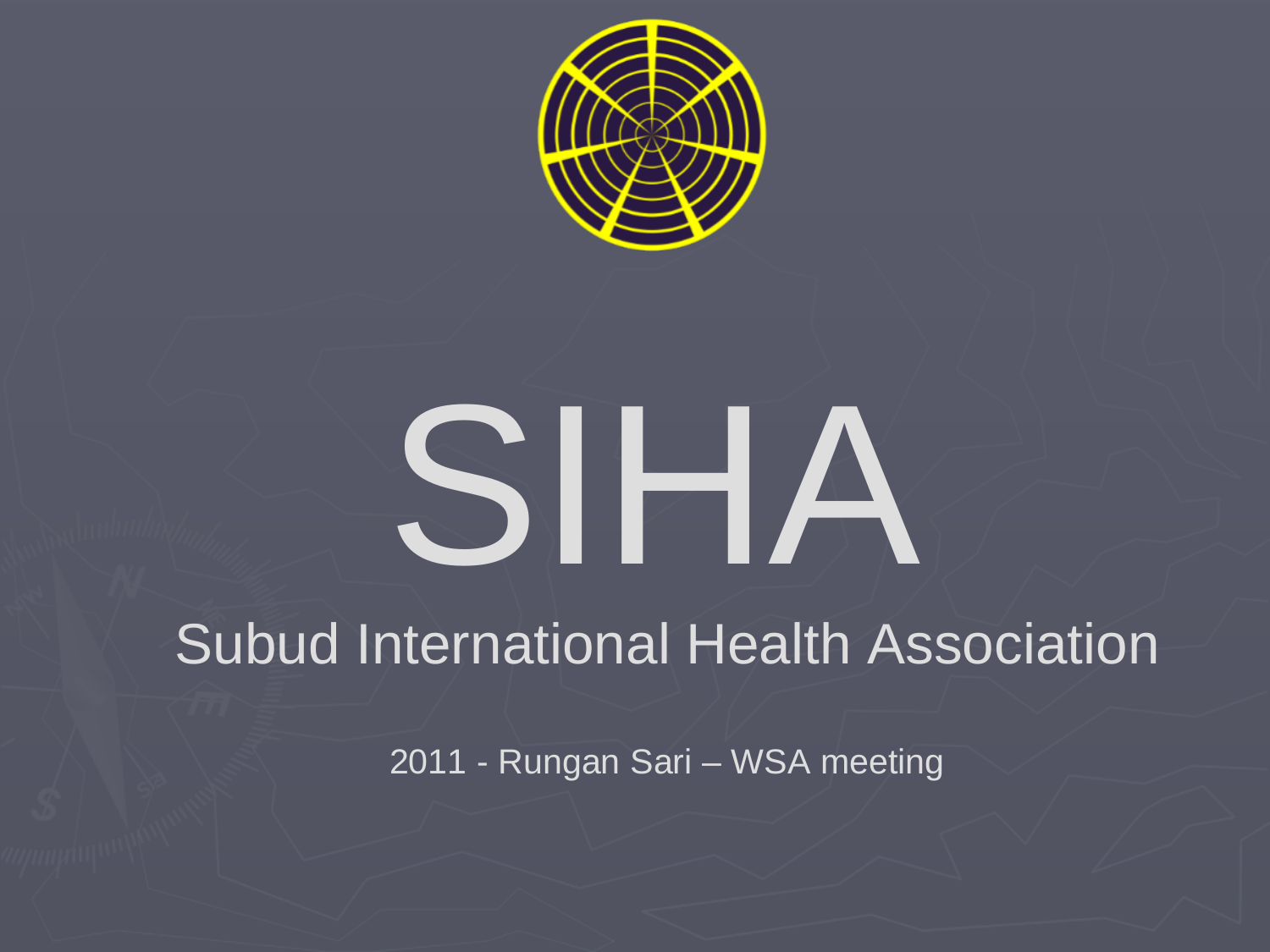

#### 2011 - Rungan Sari

## Health Story:

- Canadian Millionaire with Cancer...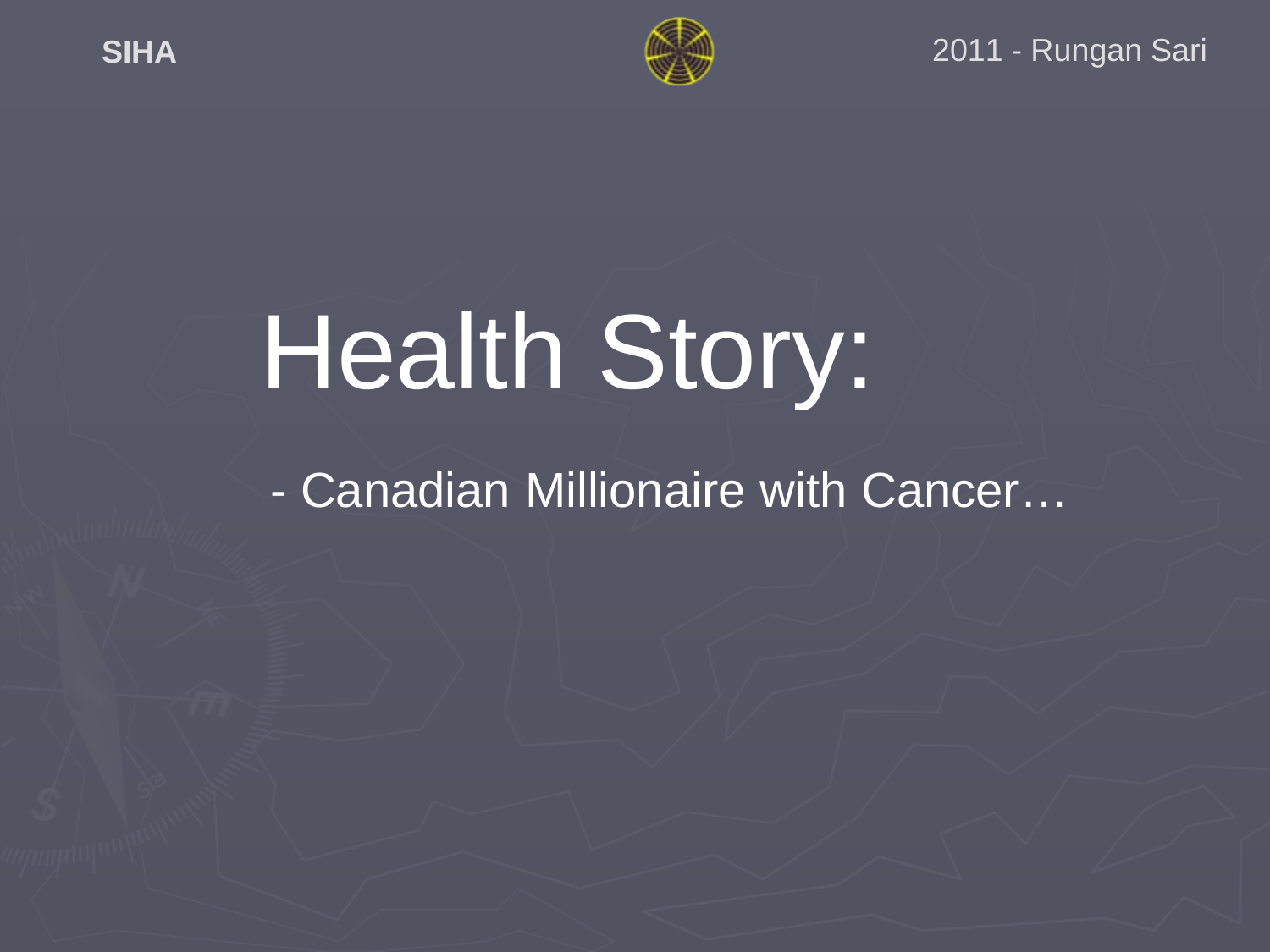

## Have you heard of other stories like this ?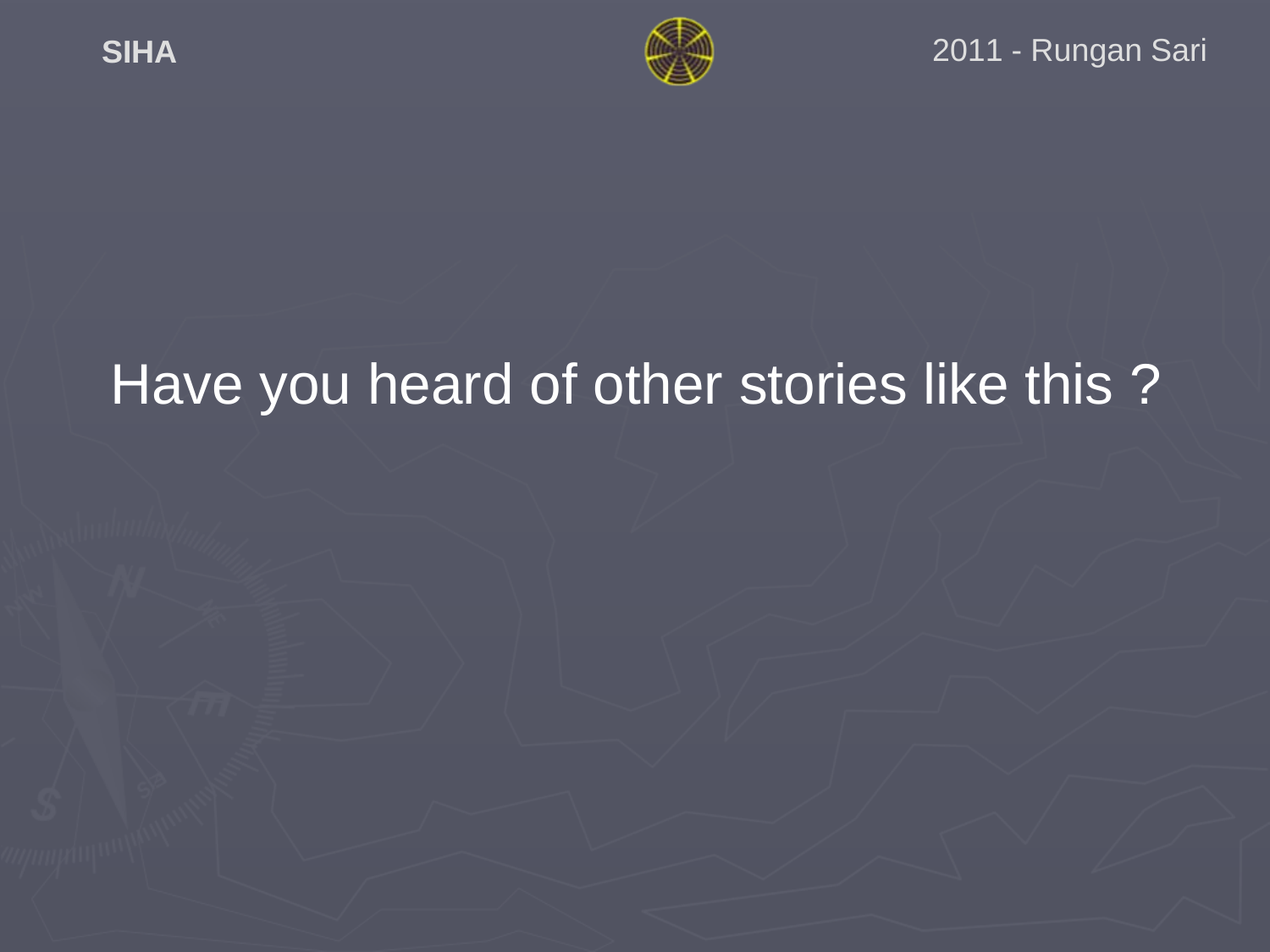

#### 2011 - Rungan Sari

## In Subud, health is not the primary objective...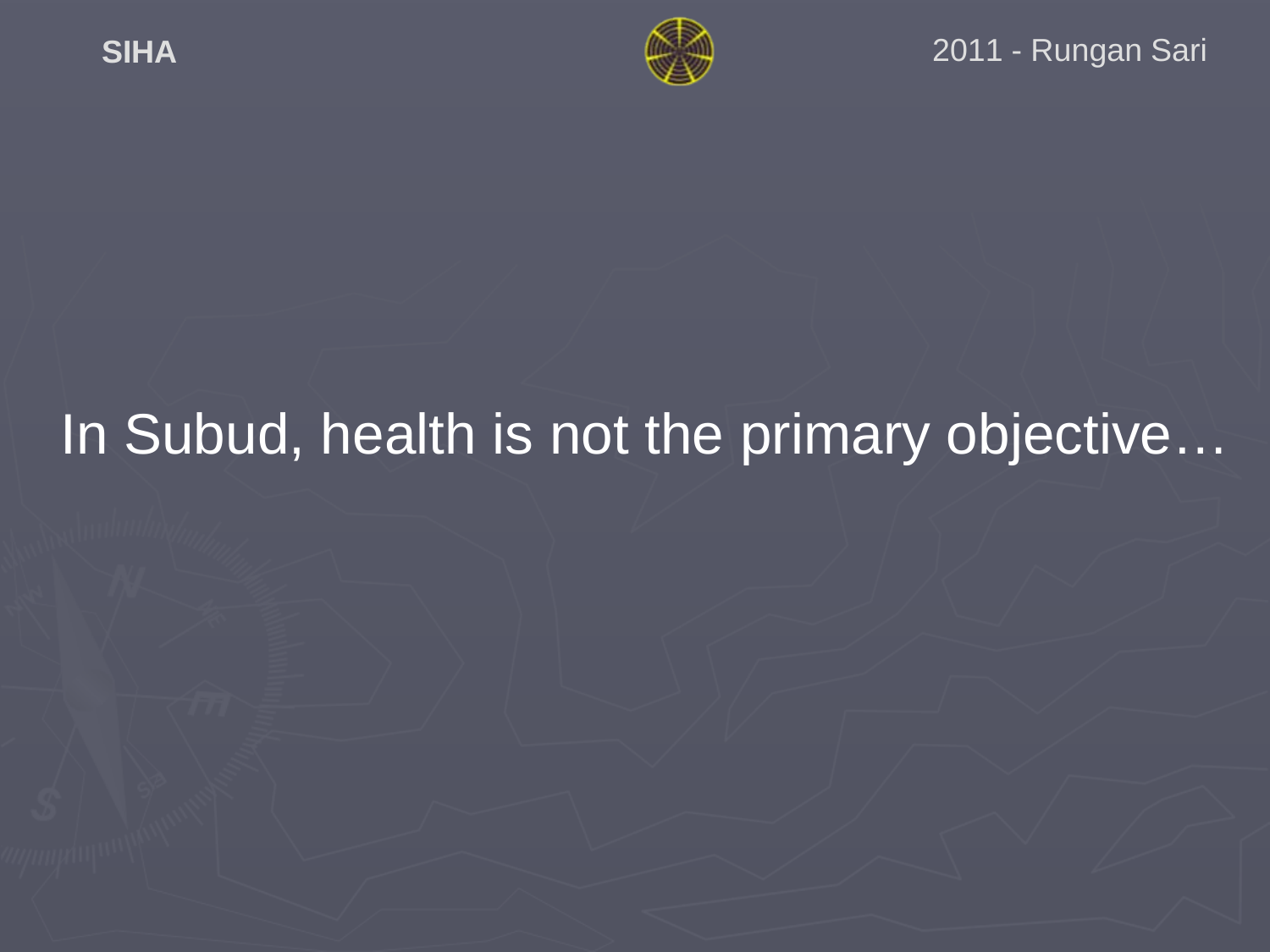

#### Although health :

## • greatly affects our lives

## • has the potential to affect Subud as a whole

(Remember the story of Eva Bartok…)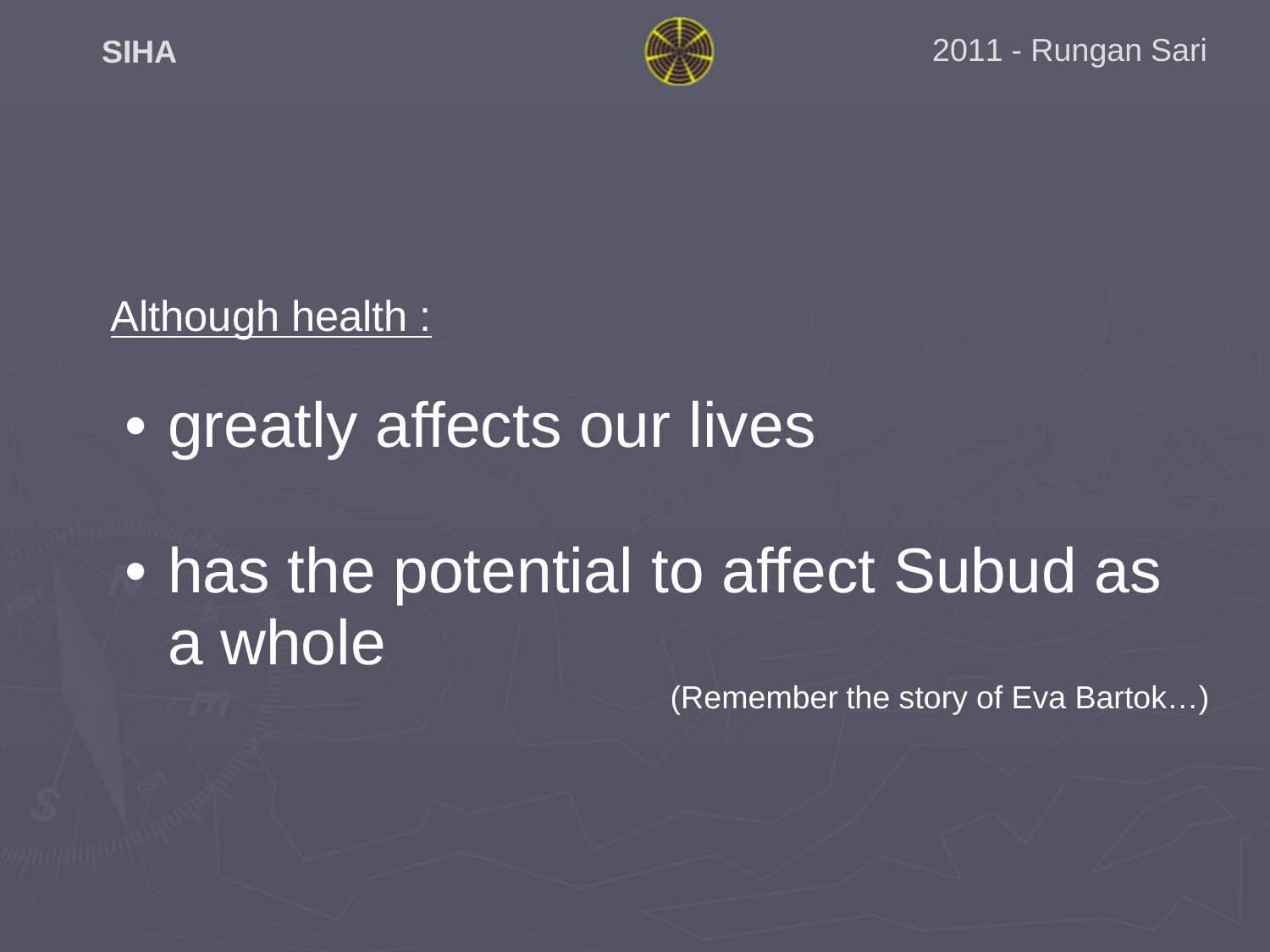

## Something special happens when a practitioner connects to their inner & is guided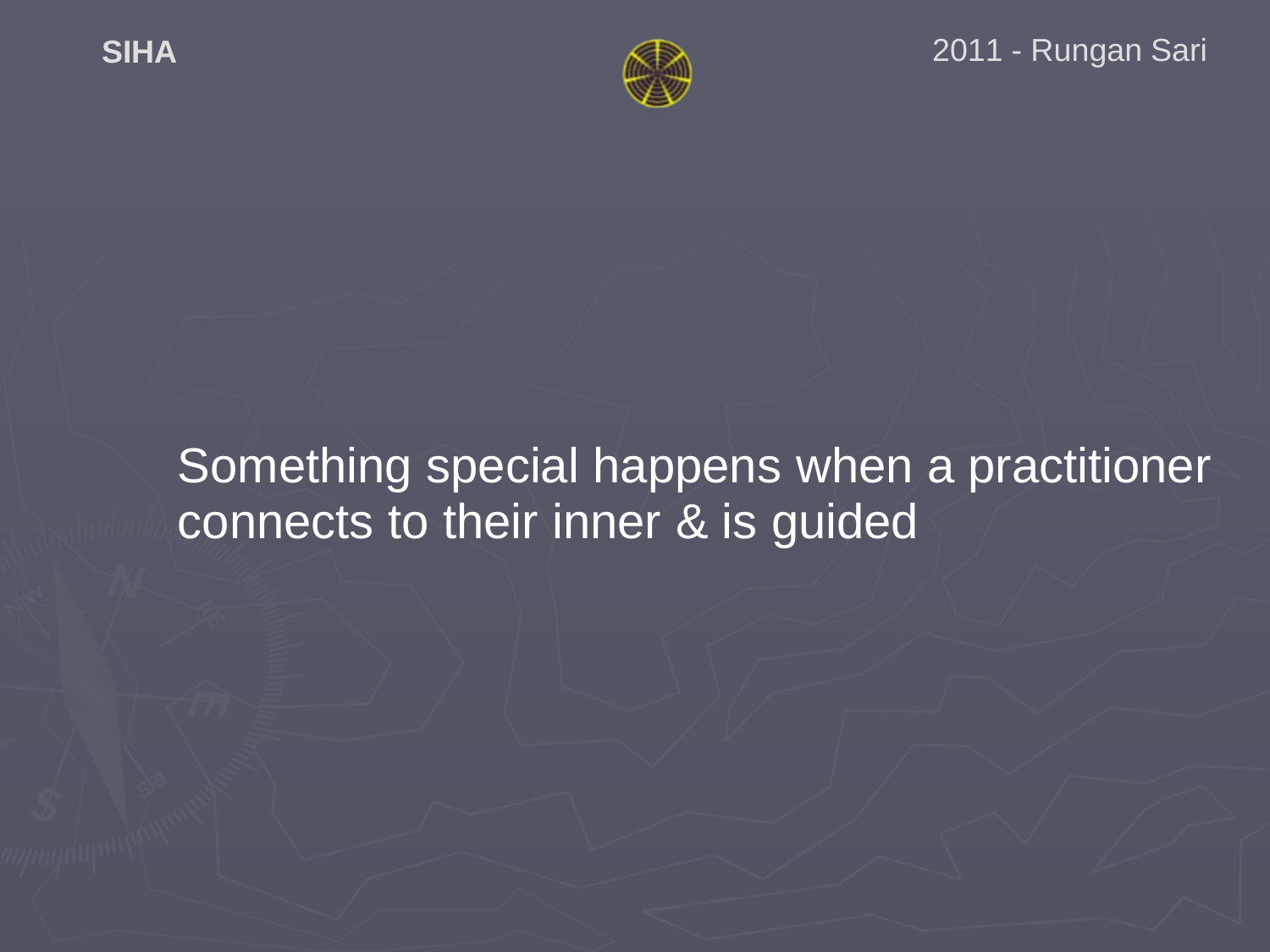

## **Scope of this presentation :**

- 1. SIHA in short
- 2. Short term objectives
- 3. What is required?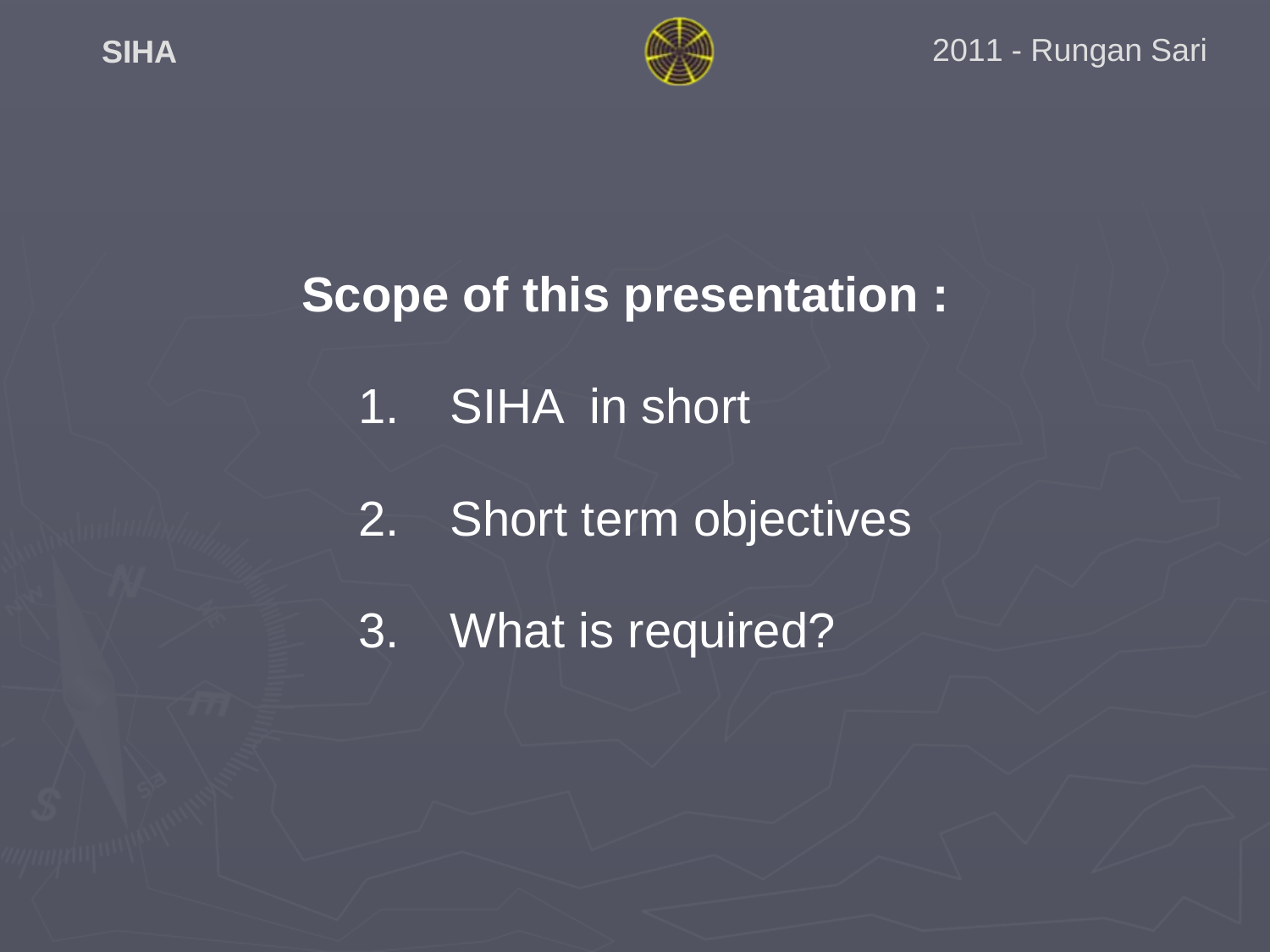**1.**



In 1983, at the World Congress at Anugraha, Bapak approved the name & formation of the Subud International **Health Association.** 

Back in 1958 Bapak talked about doctors getting together and sharing their experiences of the latihan's influence on their work (Eg. Brookhurst nursing home, latihan added to normal treatment)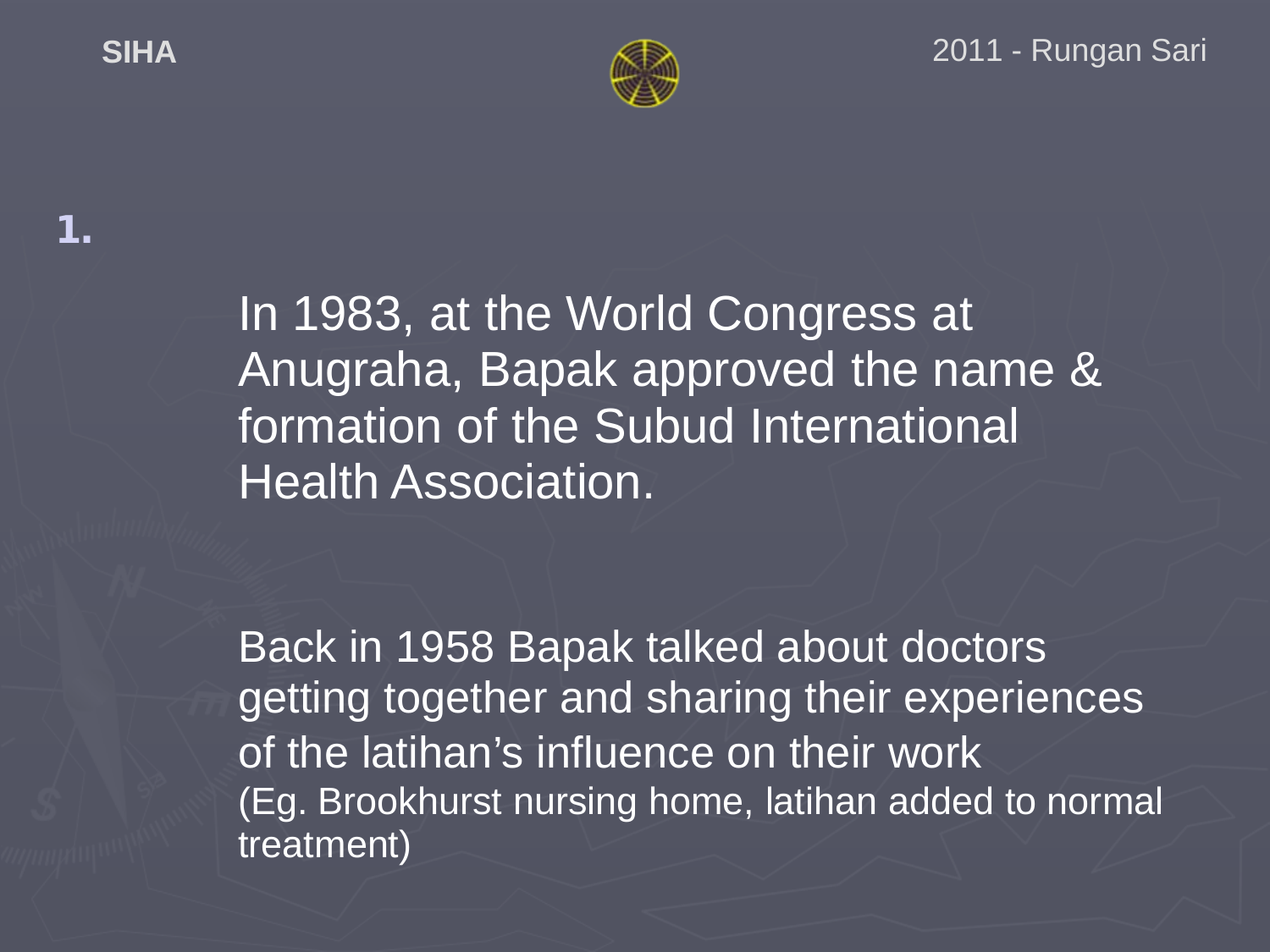**1.**



## **Testing at Grt. Malvern 2010**

• Relation between Health & Latihan Harmony within the levels

• Relation between SIHA & Subud Breathing life into the subud community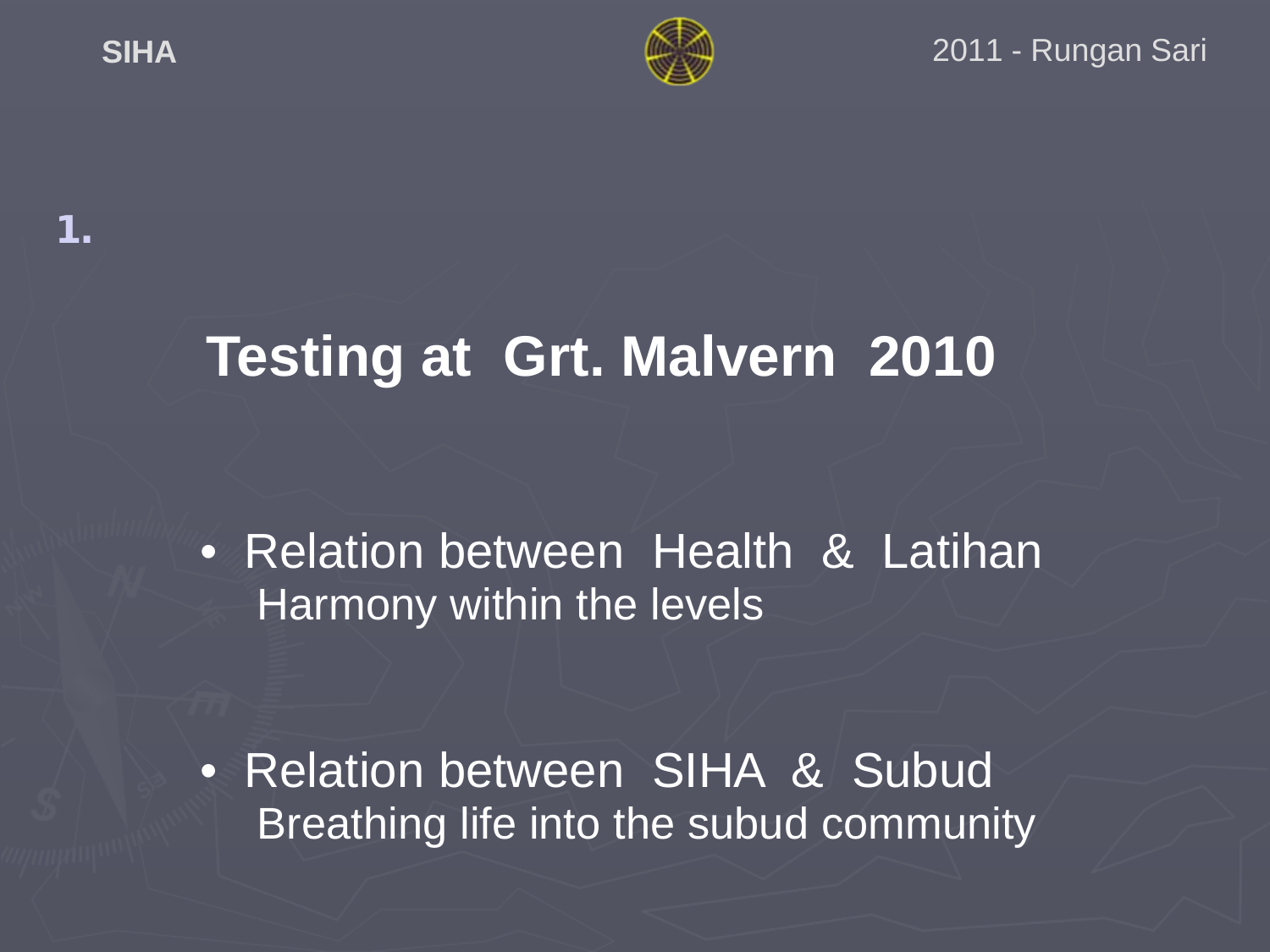**1.**



#### **SIHA** 2011 - Rungan Sari

A lot of work has been done so far, although overall progress has slowed in the last 4 years.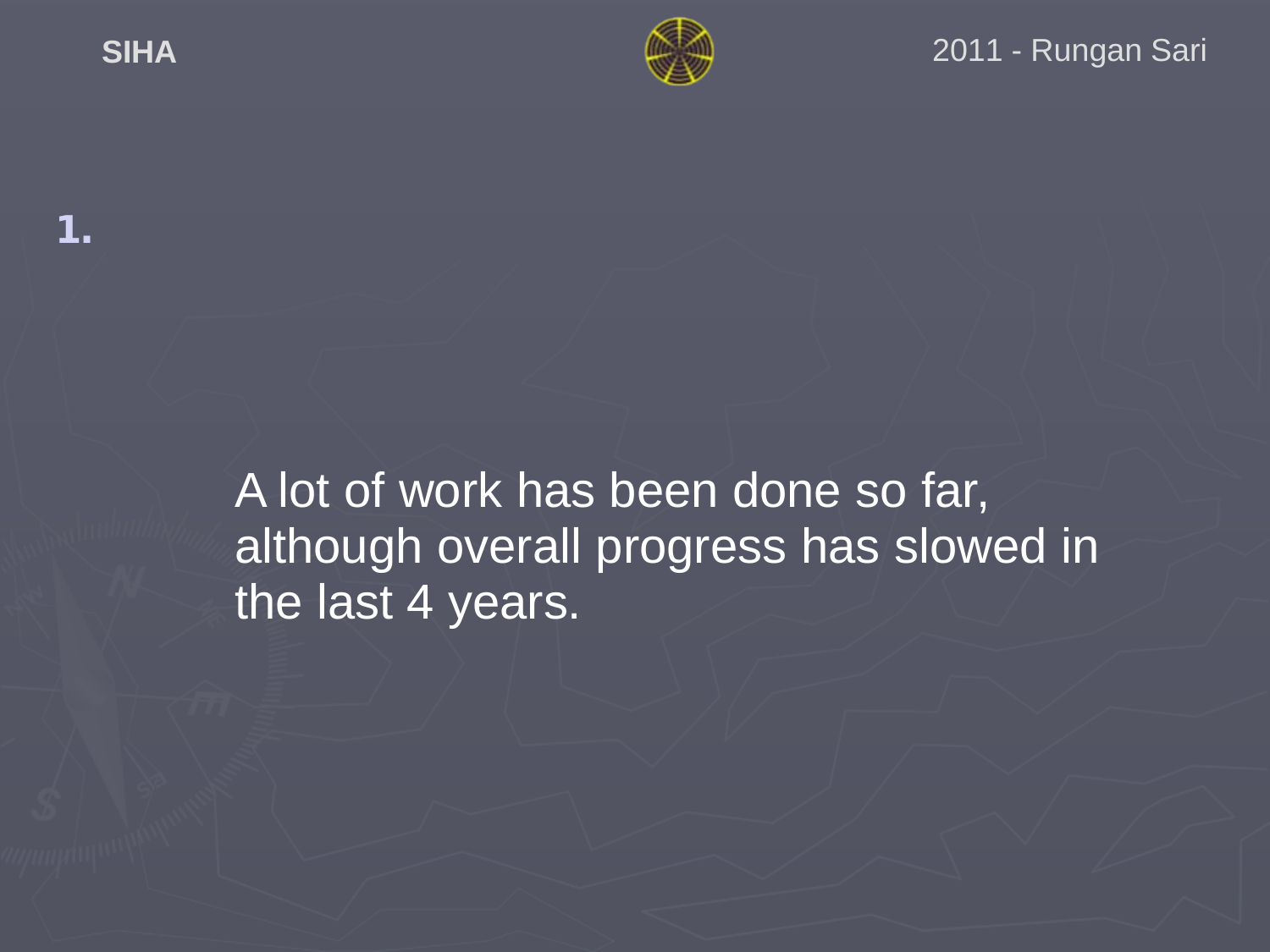

## **2. Short term Objectives**

( Next World Congress )

• Reconnect SIHA and the Subud community

- Equip SIHA with modern collaboration tools
- Collect, share & inspire : talking about these health stories…
- Connecting with helpers & other wings
- Creating a SIHA team
- Financial independence
	- To reach full potential SIHA must stand on its own 2 feet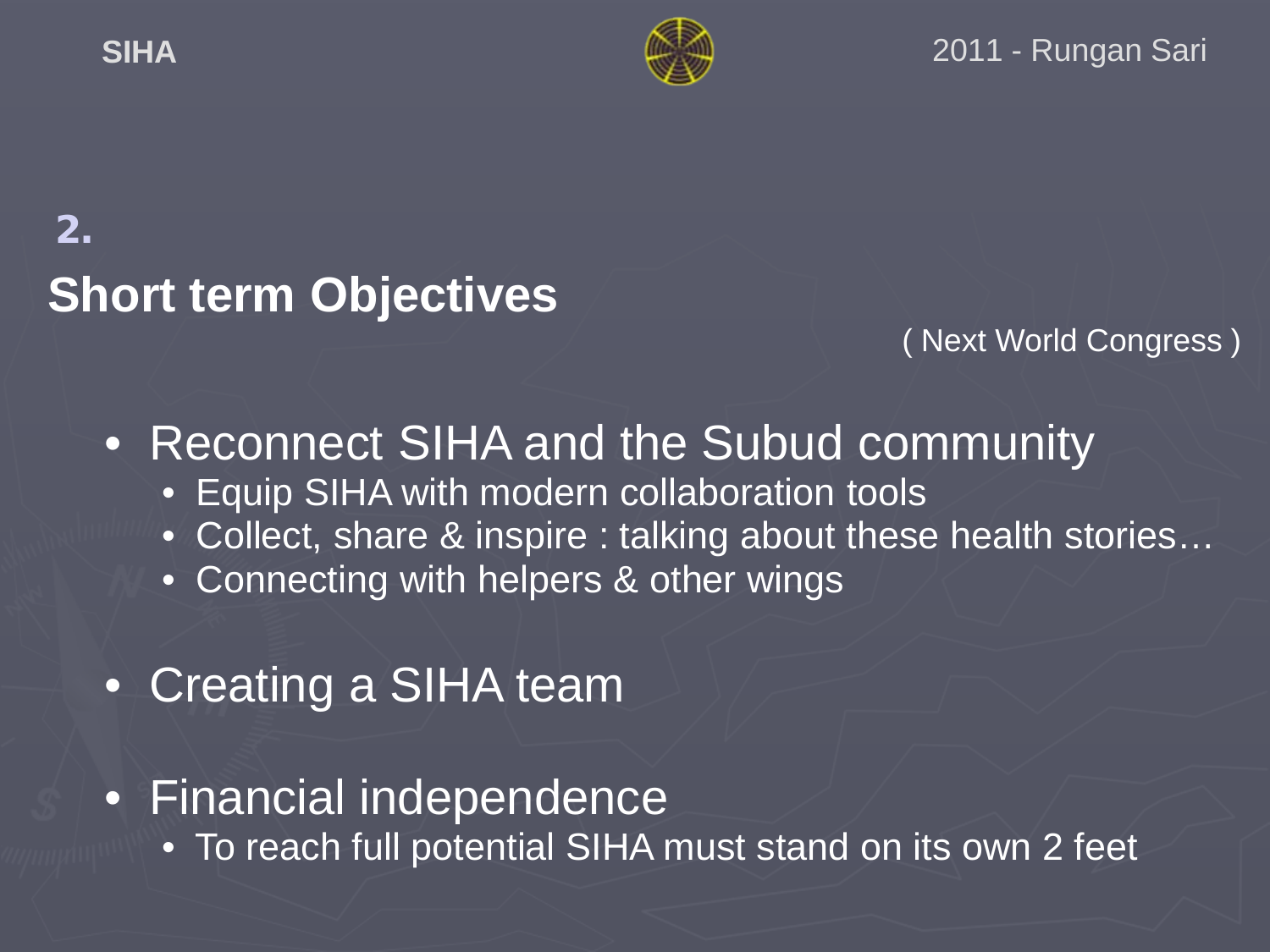

## Website with :

Interaction space (forum) Sharing stories (articles & videos) Find other SIHA members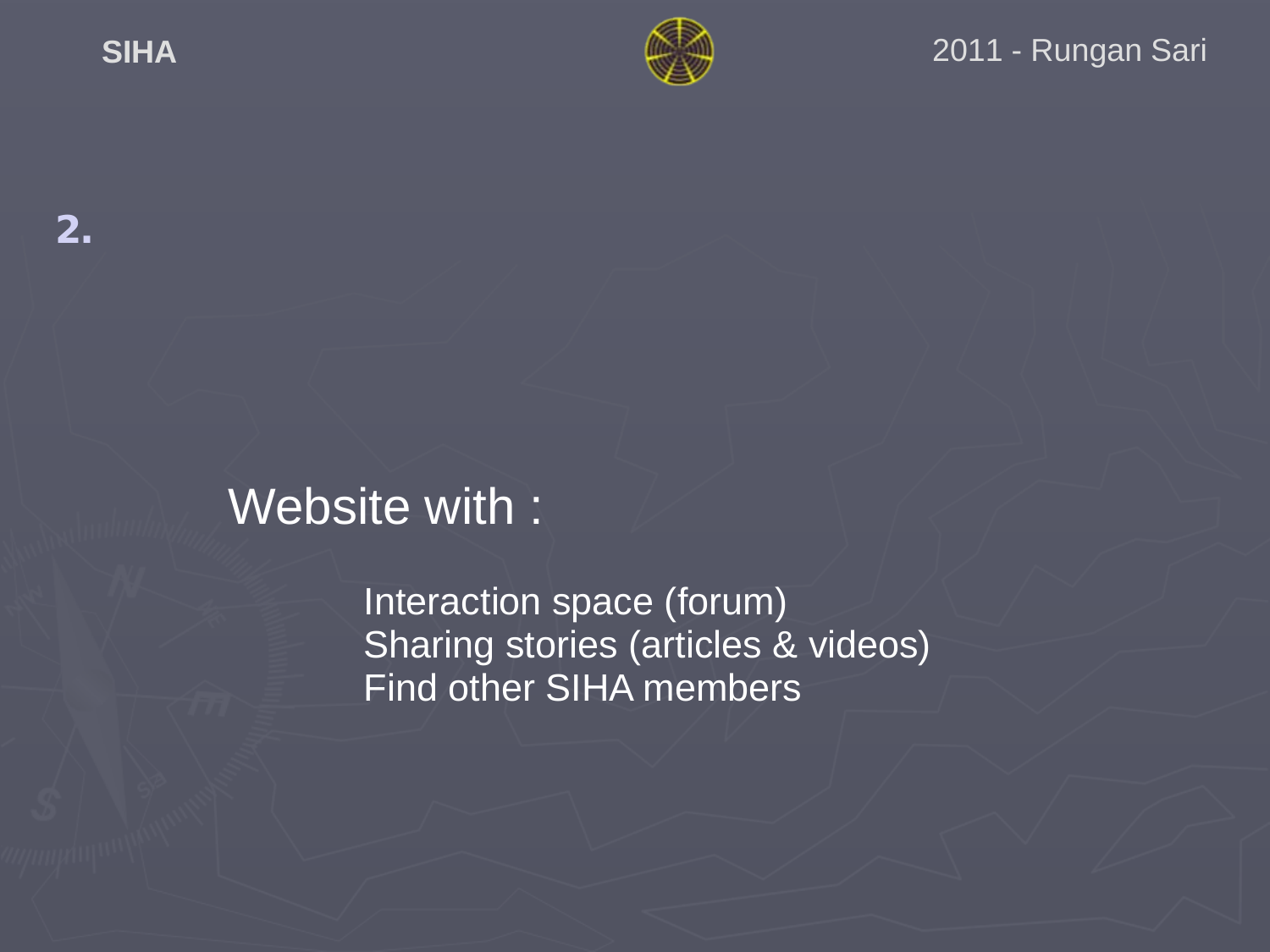

### Financial independence

For SIHA to be able to be of service, "hoping" every year for the generosity of WSA is not an option.

Bapak was very clear:

- Enterprises should create the required funds
- Donations are seed money for the setting up of this.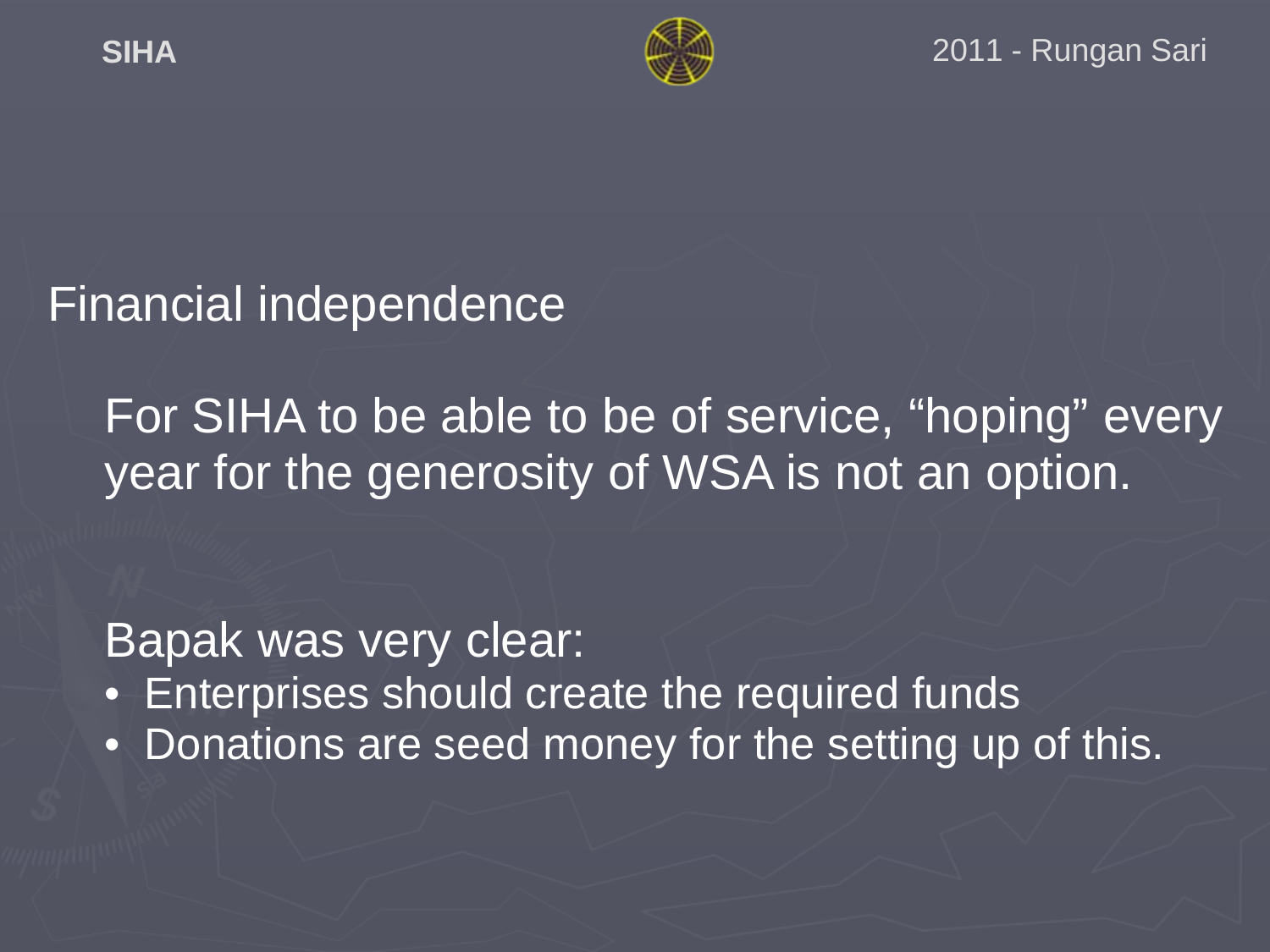

## Projects to create income :

- Practitioners are "enterprises"
- SIHA created projects (eg. Modalities Ref. Book)
- Support the creation of health related "Subud Enterprises"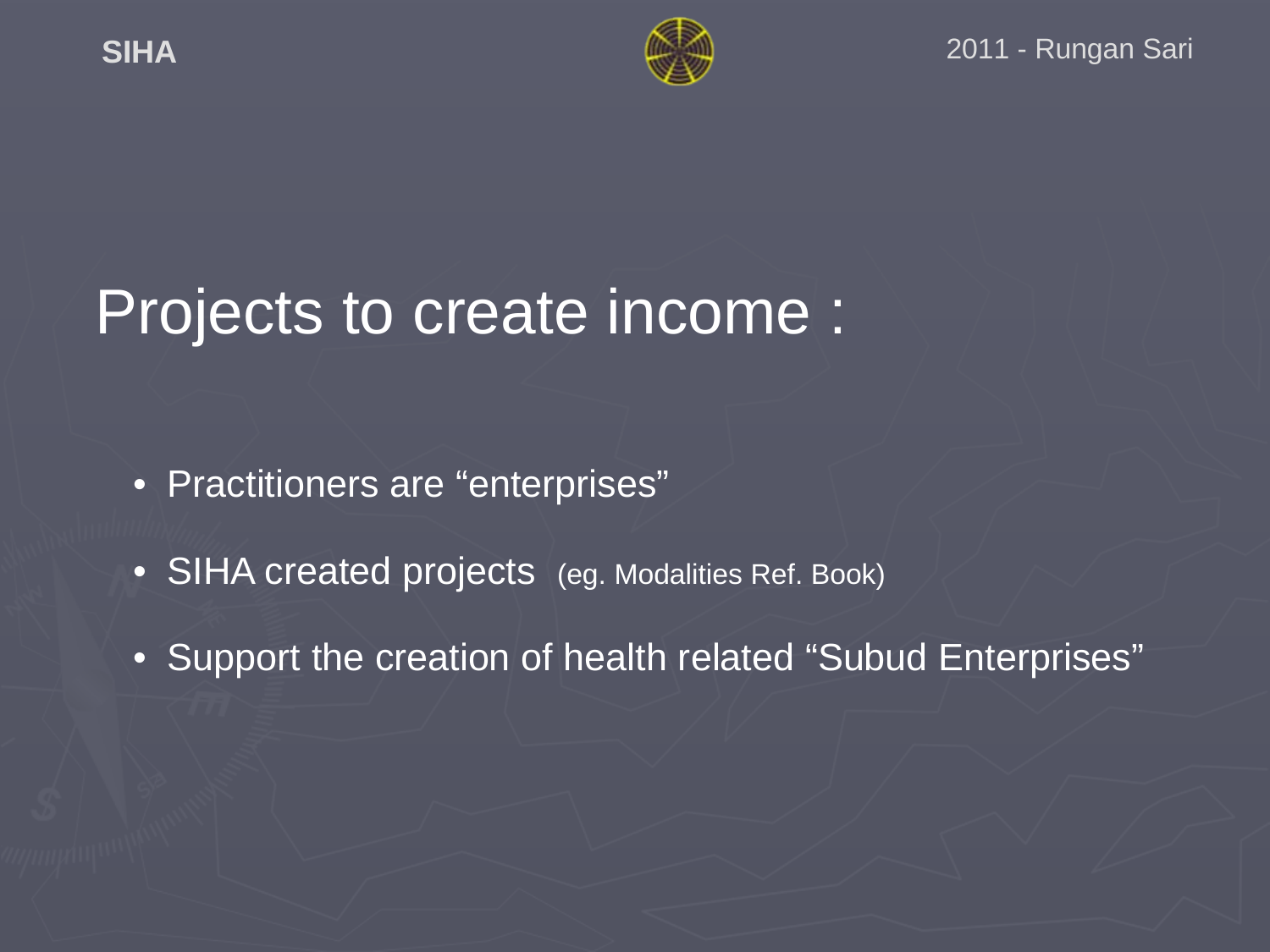

## What is required ?

• Building awareness • Building a team • Seed Money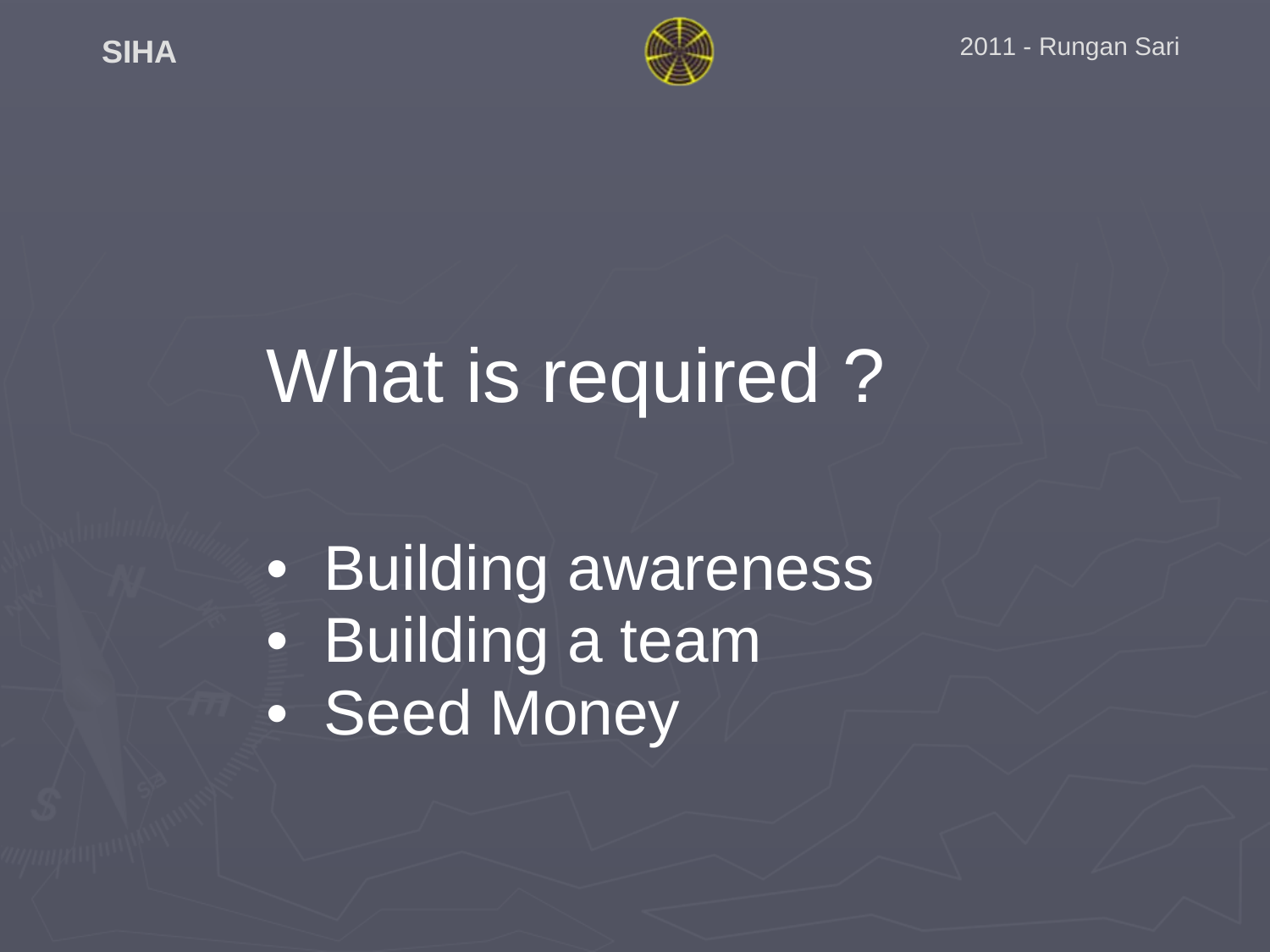

# Seed Money

## 1000 Euros : Finish the website 1000 Euros : Book project